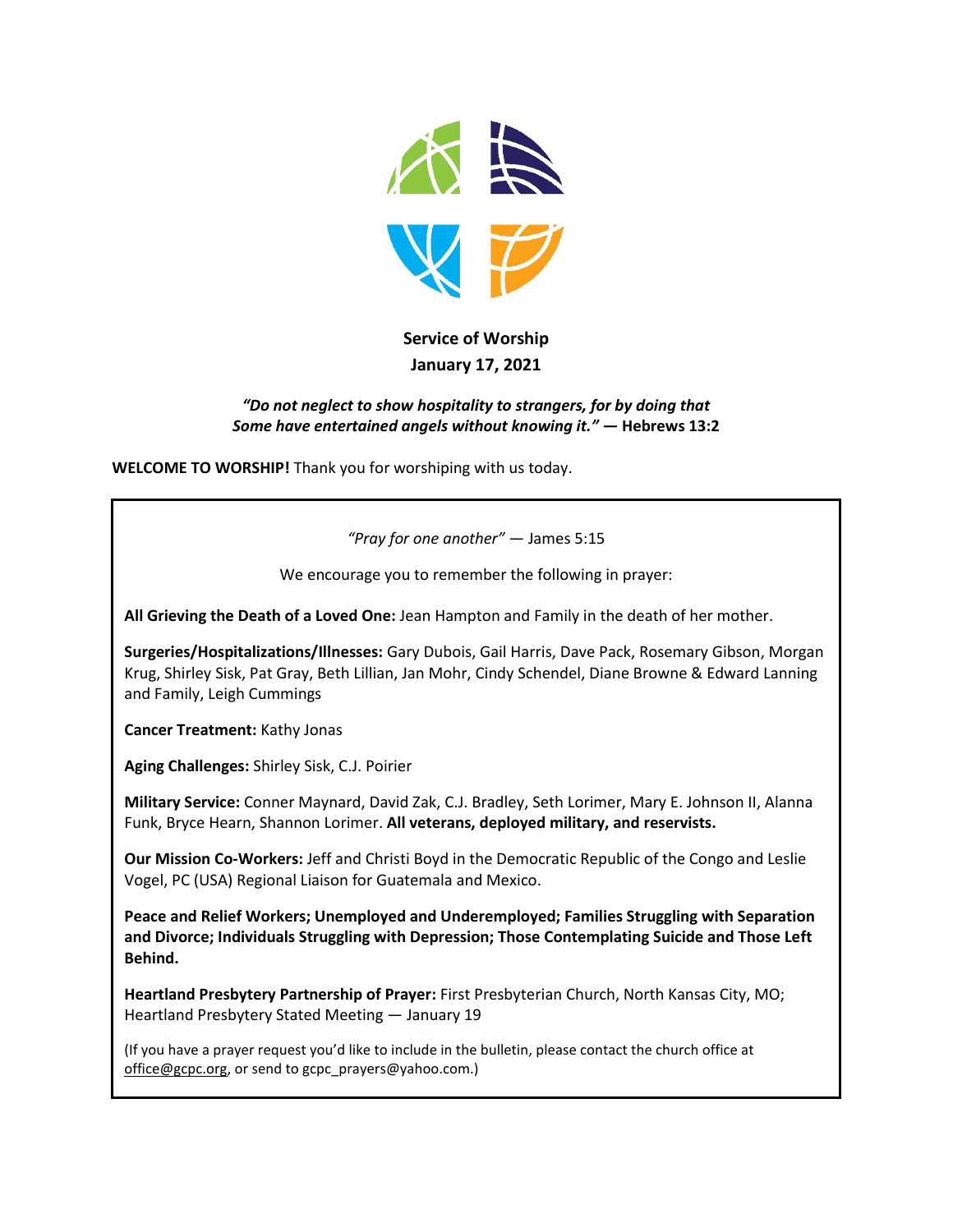## **SPOTLIGHT**

**REMINDER:** Grace Covenant observes MKL Day, January 18, as a staff holiday.

**GET YOUR SOUPER BOWL DONATIONS IN EARLY!** In the month of January, GCPC youth will be holding the Souper Bowl of Caring to collect nonperishable food for Harvesters. The collection will take place all the way up to February 7. You can drop off Souper Bowl donations during the KCK Hot Lunch drop off time, on the morning of January 16 from 8:15–9:15, or put them in the Harvesters barrels in front of the big wooden doors at GCPC weekday mornings from 9:00am to noon. If you would like a student to pick your donation up from your house we can arrange for that too! Just contact [Miles.](mailto:miles.mcdonald@gcpc.org))

**THE GENEROSITY TEAM WOULD LIKE TO THANK** everyone involved in helping us get off to a good start with this year's "Stewart-ship" Campaign. If you haven't made your pledge yet, you can go online at [http://gcpc.org/2021pledge,](https://t.e2ma.net/click/0sw63e/8mprdig/sqpd0u) or you can call our Finance Administrator, Tara Hyder. You can also download a pledge card **[HERE](https://t.e2ma.net/click/0sw63e/8mprdig/8iqd0u)**.

**CONTACTING STAFF:** A reminder that the GCPC church building is open to limited use in response to the ongoing public health emergency. Office staff members are primarily working remotely. The best way to reach a staff member is by e-mail:

Rev. Sue: [sue.trigger@gcpc.org](mailto:sue.trigger@gcpc.org) Rev. Mitch: [mitch.trigger@gcpc.org](mailto:mitch.trigger@gcpc.org) Rebecca Prater (music dir.): [rebecca.prater@gcpc.org](mailto:rebecca.prater@gcpc.org) Miles McDonald (youth dir.): [miles.mcdonald@gcpc.org](mailto:miles.mcdonald@gcpc.org) Patrick Bell (office admin.): [patrick.bell@gcpc.org](mailto:patrick.bell@gcpc.org) Tara Hyder (finance admin.): [finance@gcpc.org](mailto:finance@gcpc.org)

**HOW TO PLEDGE DURING THIS TIME:** During this time of online-only worship, we encourage those who normally put their pledge in the offering plate each Sunday to mail their pledges to the church. The Finance Administrator will get them and see that they are deposited in a timely fashion. Of course, you may also make your pledge online by going to [gcpc.org](https://gcpc.org/about-us/donate.html) and clicking the "Online Giving" tab.

# **ADULT**

**WHAT IS A MATTHEW 25 CHURCH?** Matthew 25:31–46 calls all of us to actively engage in the world around us, so our faith comes alive and we wake up to new possibilities. Convicted by this passage, both the 222nd and 223rd General Assemblies (2016 and 2018) exhorted the PC(USA) to act boldly and compassionately to serve people who are hungry, oppressed, imprisoned or poor. In 2020 our Session signed on to become a Matthew 25 church along with many Heartland Presbytery congregations. Join our online adult Sunday school class to learn more about what it means to be part of this exciting initiative. The classes will meet Sundays, January 3, 10, 17, and 24 at 11:15am. Join us on Zoom at 11:15am. Meeting ID: 883 1302 4210 Passcode: GCPC2020

### **CHILDREN**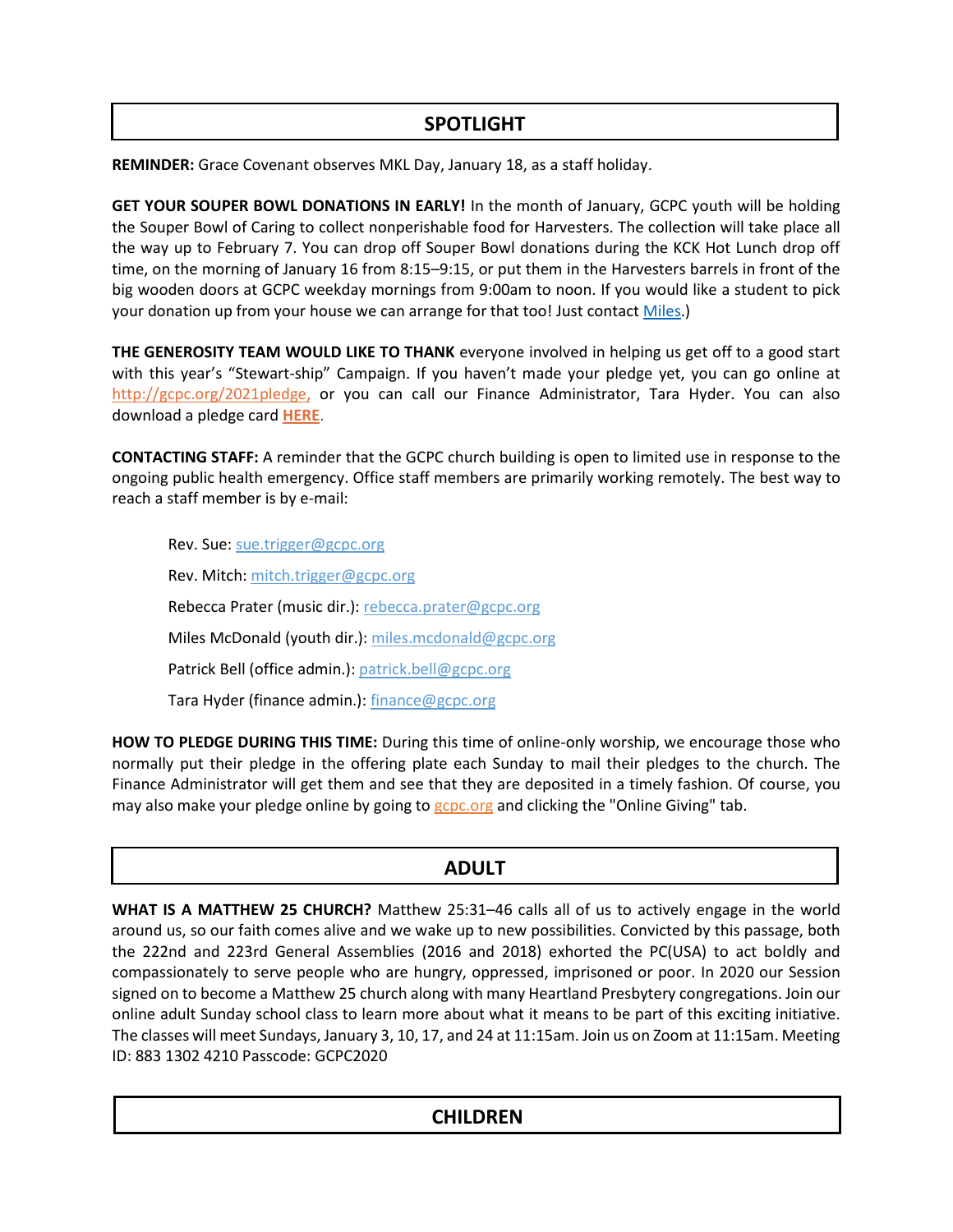**IT'S A SMASH SUNDAY! TODAY, 4-6PM (**K-5th grades) January 17 is a Matthew 25 Sunday in the PCUSA. Our SMASH kids will join the congregation in thinking about diversity and how we can change the world. There will be a story, games, activities, and lots of fun as we think about all God's children. Please RSVP to help us safely prepare for supplies and social distance. RSVP to Rev. Sue, sue.trigger@gcpc.org.

## **YOUTH**

**SUNDAY SCHOOL:** We are waiting until February to start Sunday School back up for the spring. So, no classes in January, but we plan to be back to our 11:30 time slot in Heartland Hall starting February 7.

**MLK WEEKEND:** We encourage you all to join us for an MLK Day activity. This year we will be participating in a 90-minute "Dividing Line" driving tour of segregation in KC. For our Connect activity on the 17<sup>th</sup>, we will gather at 2pm in cars at the Shawnee Mission East parking lot (the tour starts in the north lot of SME that enters off 75th St.) and will caravan in separate cars with people in your bubble. Drivers must be at least 25 years old, so this will be a good family activity. If the 17th doesn't work for you, do it on your own any time before January 18. You can access the tour by following this link: <https://voicemap.me/tour/kansas-city/dividing-lines-a-history-of-segregation-in-kansas-city> and you may want to do that ahead of time just to get a feel for it. On January 18 at 2pm, we will be holding a Zoom meeting to discuss and debrief what you learned on the tour.

## **MISSION**

**IHN OPERATIONAL CHANGES AND REQUEST FOR DONATIONS:** Amid concerns about COVID exposure to our volunteers, IHN executive director Vicki Dercher made the decision to house our guests in motel rooms. We currently have Elizabeth (53), with two teens, Marie (16), and Madilyn (15). Elizabeth does have transportation and is looking for employment. We are eager to assist them as they work toward renewed stability.

We will not need volunteers to host, nor prepare meals in order to avoid contact for our next IHN week, which begins this February 7, 2021. Vicki asked for if we could provide \$125 toward a gift card to Price Chopper so that Mayra can purchase ready-made items or those needing little preparation. She has a refrigerator, microwave, and coffee maker in her motel room. Our support Congregation, Indian Hills United Methodist Church, is also looking into ways to financially contribute to costs this week. The remaining cost will be \$544 for the motel stay of the family for one week. *For those of you wanting to help, please send your donation to Grace Covenant with "IHN" noted in the memo section. Grace Covenant will issue the check to IHN. If you could help with ten dollars, that would be wonderful support in lieu of preparing a meal or spending a few hours volunteering.* 

While we cannot bless our guests with warm hospitality and smiling faces at this time, we are doing what we can. Hopefully when our next host week rolls 'round on May 2, 2021, our lives will be more normal. Thank you for supporting IHN.

**CLEAN OUT YOUR FABRIC STASH AND HELP THE HOMELESS!** Mission team is once again seeking donations of leftover fabric to make into quilts to distribute to the homeless. Donations should be at least